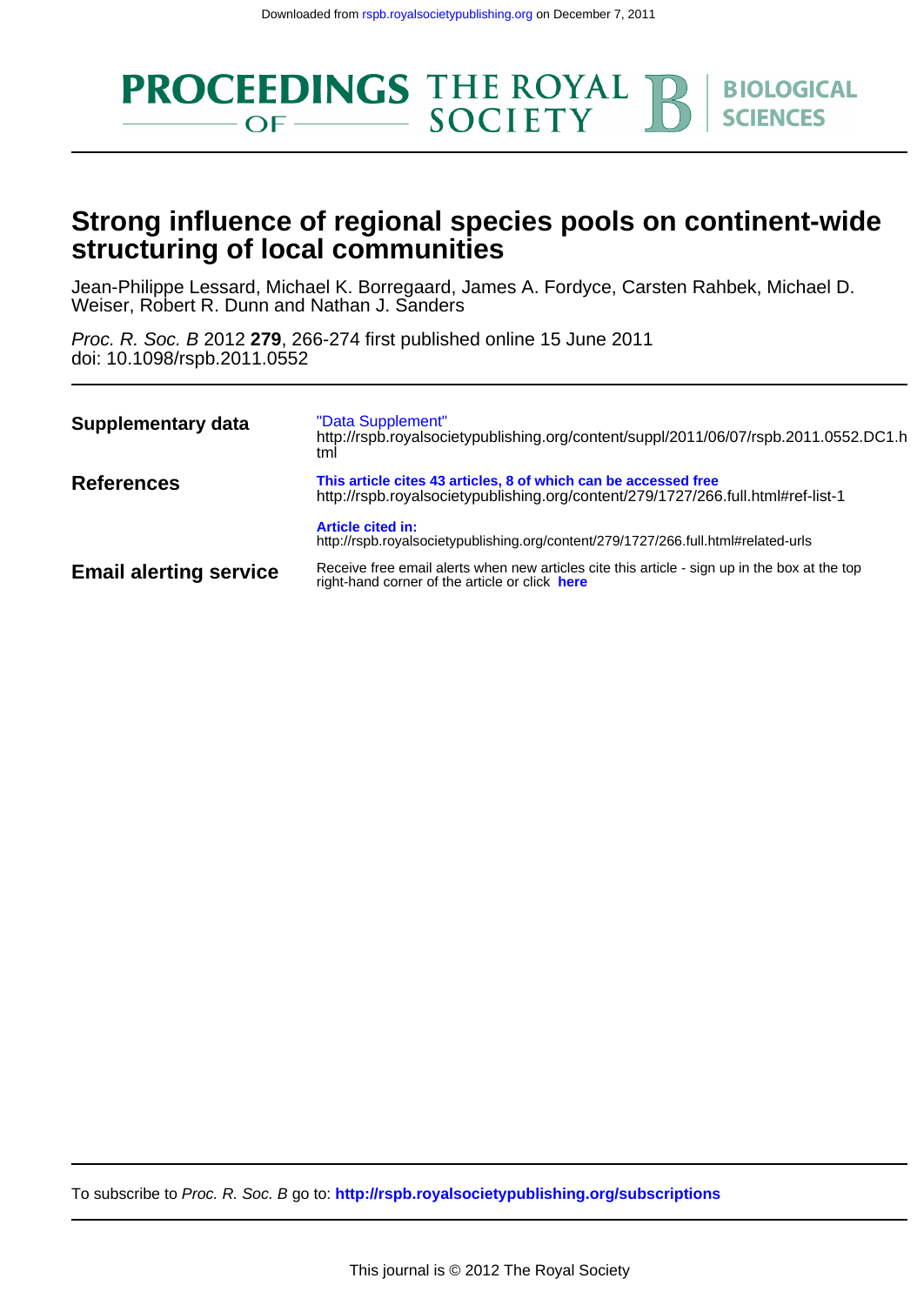

# Strong influence of regional species pools on continent-wide structuring of local communities

Jean-Philippe Lessard $^{1,2,\ast},$  Michael K. Borregaard $^2,$ James A. Fordyce $^1$ , Carsten Rahbek $^2$ , Michael D. Weiser $^3$ , Robert R. Dunn<sup>3</sup> and Nathan I. Sanders<sup>1,2</sup>

<sup>1</sup>Department of Ecology and Evolutionary Biology, University of Tennessee, Knoxville, TN 37996, USA  $^2$ Department of Biology, Center for Macroecology, Evolution and Climate, University of Copenhagen, Universitetsparken 15, 2100 Copenhagen, Denmark <sup>3</sup>

 $3$ Department of Biology, North Carolina State University, Raleigh, NC 27695, USA

There is a long tradition in ecology of evaluating the relative contribution of the regional species pool and local interactions on the structure of local communities. Similarly, a growing number of studies assess the phylogenetic structure of communities, relative to that in the regional species pool, to examine the interplay between broad-scale evolutionary and fine-scale ecological processes. Finally, a renewed interest in the influence of species source pools on communities has shown that the definition of the source pool influences interpretations of patterns of community structure. We use a continent-wide dataset of local ant communities and implement ecologically explicit source pool definitions to examine the relative importance of regional species pools and local interactions for shaping community structure. Then we assess which factors underlie systematic variation in the structure of communities along climatic gradients. We find that the average phylogenetic relatedness of species in ant communities decreases from tropical to temperate regions, but the strength of this relationship depends on the level of ecological realism in the definition of source pools. We conclude that the evolution of climatic niches influences the phylogenetic structure of regional source pools and that the influence of regional source pools on local community structure is strong.

Keywords: regional species pool; community assembly; phylogenetics; tropical niche conservatism; diversity gradients; Formicidae

## 1. INTRODUCTION

The relative importance of ecological and evolutionary processes on the structure of local communities remains an open question. While a growing number of studies integrate phylogenetic methods into ecological studies in an attempt to examine the interplay of ecology and evolution, a framework for disentangling the influence of these two processes is still lacking (but see [\[1\]](#page-7-0)). As an example, the Tropical Niche Conservatism hypothesis posits that many clades originated in the warm and wet tropics, and that dispersal and diversification into cold and dry climatic regions have been both recent and evolutionarily challenging [[2\]](#page-7-0). As fewer clades have been able to overcome this challenge, average phylogenetic relatedness of species in a local community is expected to be higher in tropical climates relative to communities in temperate climates [[3,4](#page-7-0)]. However, geographical variation in the relative importance of ecological mechanisms that mediate coexistence in communities could also produce this same pattern of phylogenetic community structure along climatic gradients [[5,6\]](#page-7-0).

Studies assessing the influence of broad-scale evolutionary processes on the structure of communities have been either narrow in their geographical span or used broadly defined assemblages rather than communities of co-occurring species. As an example, tests of phylogenetic niche conservatism at broad spatial extents often use coarse-grain grid cells as sampling units that range in size from entire counties to  $1 \times 1^{\circ}$  latitudinal-longitudinal grid cells, not local communities of interacting species [\[3,4,7,](#page-7-0)[8\]](#page-8-0). Alternatively, test of phylogenetic niche conservatism in fine-grained studies of what most ecologists would call local communities are often restricted to a set of geographically clustered communities (e.g.  $[4,9-11]$  $[4,9-11]$  $[4,9-11]$  $[4,9-11]$ ), and often ignore how geographical variation in climate or evolutionary history might influence which ecological factors prevail during community assembly. If ecologists aim to understand the interplay of ecological and evolutionary processes on local communities, then clearly local communities need to be the unit of study and sampling should cover a broad geographical extent [[5,](#page-7-0)[12](#page-8-0)–[15](#page-8-0)].

The definition of source pools has a strong influence on understanding which particular processes shape the structure of local communities [\[11,16\]](#page-8-0). Studies that examine whether local communities are non-random subsets of the regional species source pool have, for the most part, defined source pools arbitrarily. To address this

<sup>\*</sup> Author for correspondence ([jplessard@bio.ku.dk](mailto:jplessard@bio.ku.dk)).

Electronic supplementary material is available at [http://dx.doi.org/](http://dx.doi.org/10.1098/rspb.2011.0552) [10.1098/rspb.2011.0552](http://dx.doi.org/10.1098/rspb.2011.0552) or via <http://rspb.royalsocietypublishing.org>.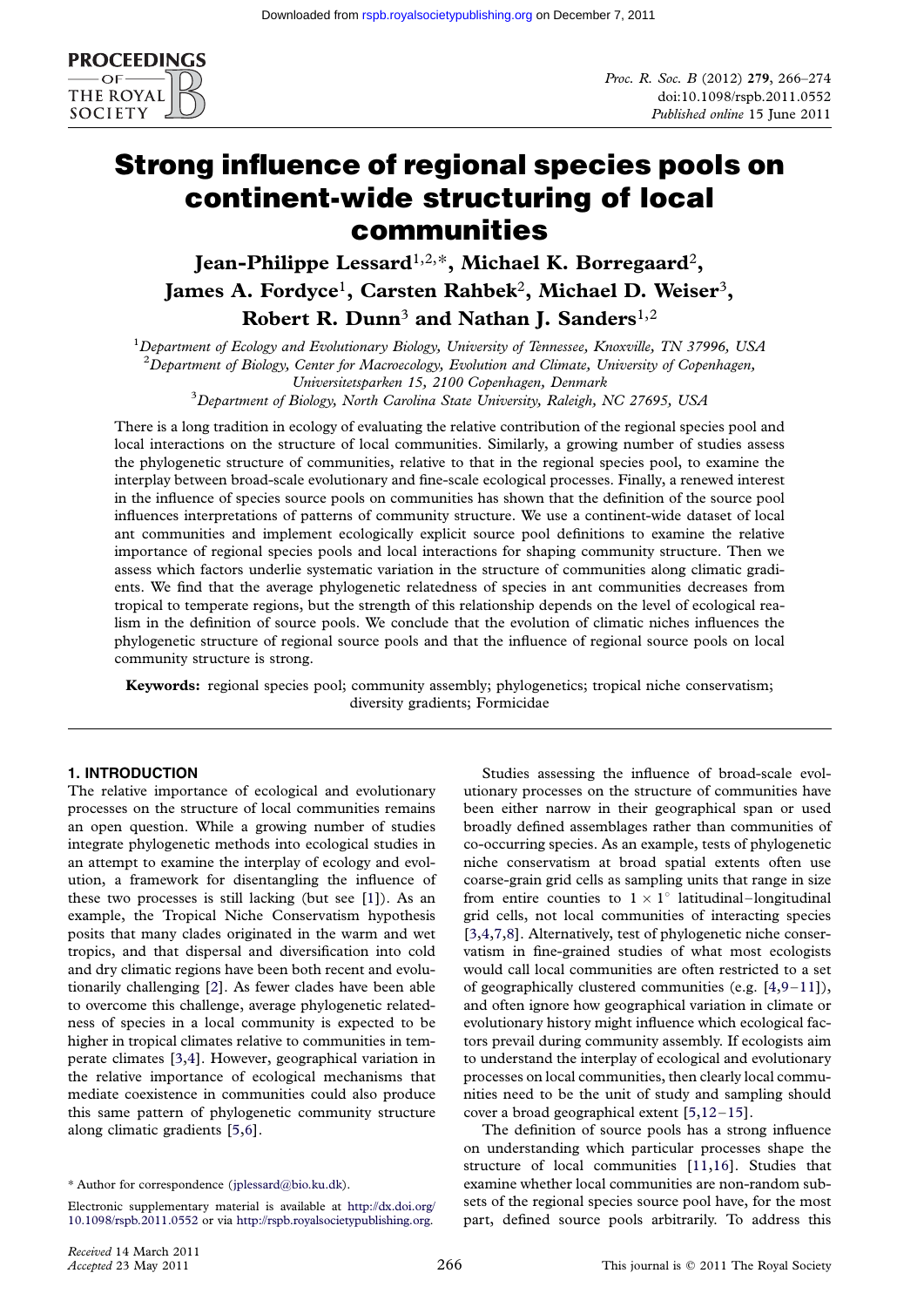<span id="page-2-0"></span>problem, we consider a suite of increasingly restrictive and ecologically realistic source pool definitions, ranging from a source pool that simply contains all species found in the study, to a source pool that incorporates much of the empirical structure of species distributions [\[17\]](#page-8-0). Evaluating this range of source pools allows us to assess the statistical robustness of the results, but more importantly provides a framework for interpreting the causes of phylogenetic community structuring.

Here, we assess the interplay of climatic niche evolution, regional source pools and local interactions on continent-wide patterns of phylogenetic community structure and species density in ants. We do this using a molecular phylogeny (resolved at the genus-level) that includes 592 species coupled with data from 292 local communities of co-occurring ant species in North America spanning  $50^{\circ}$  of latitude and  $60^{\circ}$  of longitude. Specifically, we (i) define source pools in four different ways and for each community, (ii) assess the relative influence of regional source pools and local interactions on both phylogenetic community structure and species density (i.e. the number of species per unit of area), and (iii) examine which factors might underlie systematic variation in community structure along climatic gradients.

## 2. METHODS

#### (a) Community composition dataset

We used ant species composition data from 54 published studies and 292 communities (figure  $1a$ ) in the North American ant database [\(www.antmacroecology.org/projects.html](http://www.antmacroecology.org/projects.html)). We included communities (i) that have been sampled using one or more of a combination of the following techniques [[18\]](#page-8-0): pitfall trapping, leaf-litter extraction, baiting or visual surveys (note that we included six studies from speciespoor communities in northern Canada that used only visual surveys), (ii) where sampling was not limited to particular trophic levels or taxonomic groups (e.g. the study did not focus on only seed-harvesting ants or only on ants in a single genus), and (iii) where each community within the study had a total of at least 10 samples (e.g. 10 pitfall traps, 10 leaf-litter samples or 10 baits). Information on the sampling area covered was not available for many studies, but we nonetheless excluded studies that clearly consisted of species list for broad regions. Among the studies for which the size of the sampling grain was available, the largest grain sampled was  $2.7 \text{ km}^2$ , but for most studies, the grain was smaller than  $0.1 \text{ km}^2$ . In addition, the species density of ants (i.e. the number of species per unit of area) among communities did not correlate with the size of the sampling grain in a global study using similar community data for ants [\[19](#page-8-0)]. We further excluded studies conducted in highly disturbed anthropogenic habitats (e.g. road-sides) because it is unclear how high-levels anthropogenic disturbance might interfere with the ecological and evolutionary processes shaping ant communities. Finally, because a previous study showed that invasive ant species can alter the phylogenetic structure of ant communities [[20](#page-8-0)], we excluded communities in which any invasive ant species was present in any of the samples.

#### (b) Climatic dataset

We included the variables minimum temperature of the coldest month and annual precipitation to describe variation in



Figure 1. Map showing geographical placement of analysed communities and associated definitions of the source pool for analyses of phylogenetic community structure. The source pool for a given focal community (red dot) includes either (a) all the species recorded in North America (black dots) or  $(b-d)$  all species recorded in the dispersion-field (blue dots). Using  $(d)$  the community similarity-weighted definition of the source pool, communities sharing many species with the focal community (big, dark blue dots) are more likely to have a species present in the focal community than communities sharing fewer species (small, light blue dots). The relative size of ant symbols indicates whether  $(a,b)$  the probability of any species being present in the focal community was equal to any other species or  $(c,d)$ dependent on its incidence in the dispersion field.

the 'tropicality' of climate and climatic niches. Climate influences many attributes of ant community structure and has been shown to explain a large proportion of geographical variation in ant abundance [[21,22](#page-8-0)], species density [[19,21,22\]](#page-8-0) and species composition [\[23](#page-8-0)]. Recent global studies have shown that temperature and precipitation account for a large portion of the variation in ant species density, whether among ground foraging ant assemblages [\[19](#page-8-0)] or canopy species [\[24](#page-8-0)]. One possible explanation is that evolutionary constraints on ecological traits such as cold and/or drought tolerance could play a central role in explaining the relative paucity of ant species in these regions.

For each community in the database, we extracted values for two climatic variables (minimum temperature of coldest month and annual precipitation) by overlaying the geographical coordinate for each community with climatic data layers obtained from WorldClim (v. 1.4; [http://www.worldclim.](http://www.worldclim.org/) [org/\)](http://www.worldclim.org/). The data layers in WorldClim are generated through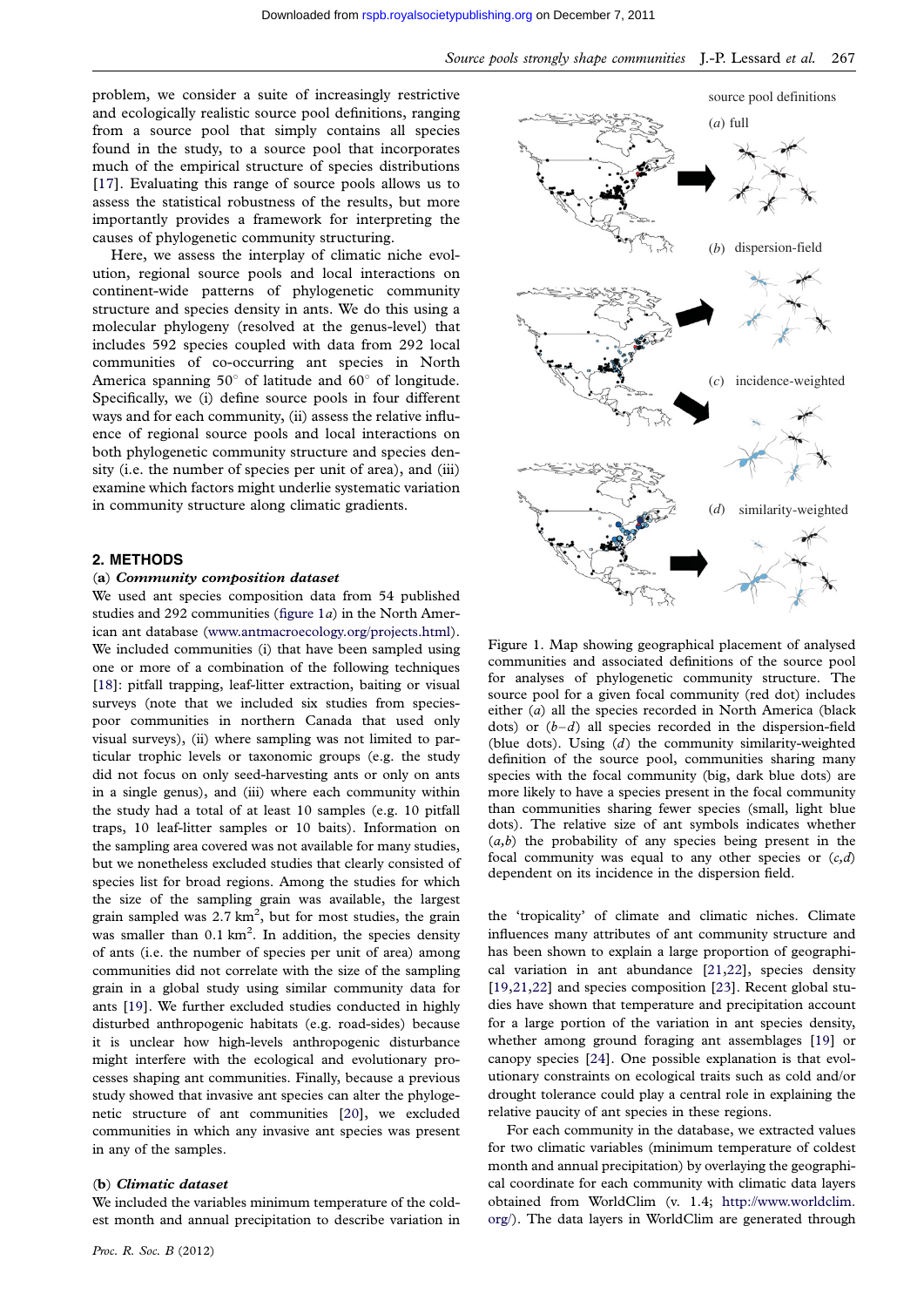interpolation of average monthly climate data from weather stations at 1 km spatial resolution.

### (c) Constructing the phylogeny

A robust species-level phylogeny for ants does not yet exist, therefore, we used a published genus-level phylogeny [[25\]](#page-8-0). This genus-level phylogeny is based on a Bayesian analysis of seven nuclear loci (5988 bps). Using this published tree as a topological constraint (as in Lessard et al. [\[20](#page-8-0)]), we estimated branch lengths with maximum likelihood under a  $GTR + I + \Gamma$  model of sequence evolution on the concatenated sequence data using the program PAUP\* [[26\]](#page-8-0). An ultrametric tree was obtained using penalized likelihood [\[27](#page-8-0)] with a smoothing parameter selected via cross validation as implemented in the program r8s [\[28](#page-8-0)]. We used a single fixed age constraint at the base of the tree to generate the ultrametric tree (cf. Lessard et al. [\[20](#page-8-0)]). We assigned each species in our dataset to a genus present in the phylogeny following common practices in community phylogenetics [\[3](#page-7-0),[4](#page-7-0)[,29](#page-8-0)]. We included species as terminal taxa in the phylogeny by creating trees where members of the same genus were modelled as terminal and basal polytomies (see electronic supplementary material, appendix S1). Because the outcome of these analyses did not depend on which approach we used to resolve polytomies across the phylogenetic tree, we present only the results obtained from using the phylogeny wherein species were introduced as basal polytomies. Using this approach, all species in the polytomy (i.e. genus) are equally divergent to one another as they are to the sister genus.

As this published phylogeny [\[25](#page-8-0)] does not include all of the ant genera that occurred in our community dataset, we substituted 17 genera in the community dataset with nearest genera present in the phylogeny (following Lessard et al. [\[20](#page-8-0)]). We substituted closely related genera based on phylogenetic and taxonomic information available in the primary literature (electronic supplementary material, appendix S2 for a list of substituted taxa and for references). Two genera (Adelomyrmex and Mycocepurus) were not replaceable owing to lack of a close relative in the phylogeny. For genera in our analysis represented by two species in the published phylogeny [\[25](#page-8-0)], we chose the species that occurred in North America. If the genus was polyphyletic or paraphyletic, we chose the branch of the phylogeny that represented a species or genus in North America.

## (d) Estimating the strength of phylogenetic niche signal

We quantified climatic envelopes by calculating the arithmetic mean values of the minimum temperature of the coldest month and precipitation for each species in the database. Though we examined the consequence of using other measures of central tendency to quantify climatic envelopes, we focus on the mean because the median, minimum and maximum values yielded qualitatively similar results.

For any given species, the number of occurrence in the database varied from 1 to 121 (see electronic supplementary material, figure S2). Therefore, we ran separate analyses excluding species with few occurrences (i.e. less than 2, less than 3 or less than 4) and found that removing species with few occurrence records did not affect our conclusions. We thus retain the poorly sampled species in our analyses. These mean climatic values were then used to represent broad-scale climatic niches as traits in analyses of phylogenetic signal. In addition, we used the first principal component from a principal component analysis (PCA) on the correlation matrix to represent the overall climatic niche of each species. The first principal component explained 69 per cent of the variation in the climatic data.

We assessed the degree to which there is a phylogenetic signal in the climatic envelope of species (i.e. closely related taxa have similar broad-scale climatic niches) of ant species using the  $K$  statistic [[30\]](#page-8-0) implemented in the PICANTE package [\[31](#page-8-0)] in R [[32\]](#page-8-0).  $K$  quantifies the degree of phylogenetic signal using a Brownian motion-like model of trait evolution (i.e. using mean values of climatic variables as traits). Values of  $K$  near 1 indicate that the distribution of broad-scale climatic niches across the phylogeny perfectly fit expected values given a Brownian-like model of trait evolution. Values near 0 indicate a lack of phylogenetic signal, which is to say that traits are less related to phylogenetic position than expected from Brownian-like model of trait evolution. Values of  $K$  greater than 1 indicate that phylogenetic signal is greater than expected by a Brownian-like model of trait evolution and indicate strong niche conservatism [\[33](#page-8-0)]. We assessed statistical significance by permuting the climatic data across the tips of the phylogeny 10 000 times and comparing the observed value of  $K(K_{obs})$  with the distribution of randomly generated values of  $K$  ( $K_{\text{null}}$ ). For phylogenetic signal to deviate significantly from the null expectation,  $K_{obs}$  had to be in the upper 2.5 per cent (two-tailed test) of the null distribution.

## (e) Estimating the degree of phylogenetic community structure

We estimated the phylogenetic structure of each community by calculating the net relatedness index (NRI) for each community. The NRI measures the mean phylogenetic distance between all pairs of taxa in a community, relative to the mean phylogenetic distance of the species in the source pool. In particular, this standardized index is a measure of the difference between the mean phylogenetic distance in the observed community relative to randomly generated null communities, standardized by the standard deviation of mean phylogenetic distances among null communities [\[34](#page-8-0)]. Positive values of NRI indicate phylogenetic clustering whereas negative values indicate phylogenetically even dispersion.

#### (f) Constructing source pools

Deviations between observed and null communities have been interpreted as a signal of habitat or abiotic filtering (phylogenetic clustering) or competition (phylogenetically evenly dispersed [\[5](#page-7-0),[9,11,16\]](#page-8-0); but see [[35\]](#page-8-0)). However, the definition of the source pool affects both the observed degree of phylogenetic clustering and the interpretation of the pattern [[11,36](#page-8-0)]. When using a definition of the source pool that includes all species in North America, deviations between observed and null are likely to result from processes operating at broad spatial and temporal scales [[11,15](#page-8-0),[37\]](#page-8-0). Using a more ecologically realistic definition, deviation from null communities would instead be interpreted as the result of processes operating at finer spatial scales [\[11](#page-8-0),[15,37](#page-8-0)]. For example, consider a tree-fall gap plant community in a southeastern temperate forest in North America. The source pool for that gap community could consist of all North American species, or all of the southeastern temperate forest species, or all of the tree-fall gap species in the region. When the source pool is narrowly defined as all tree-fall gap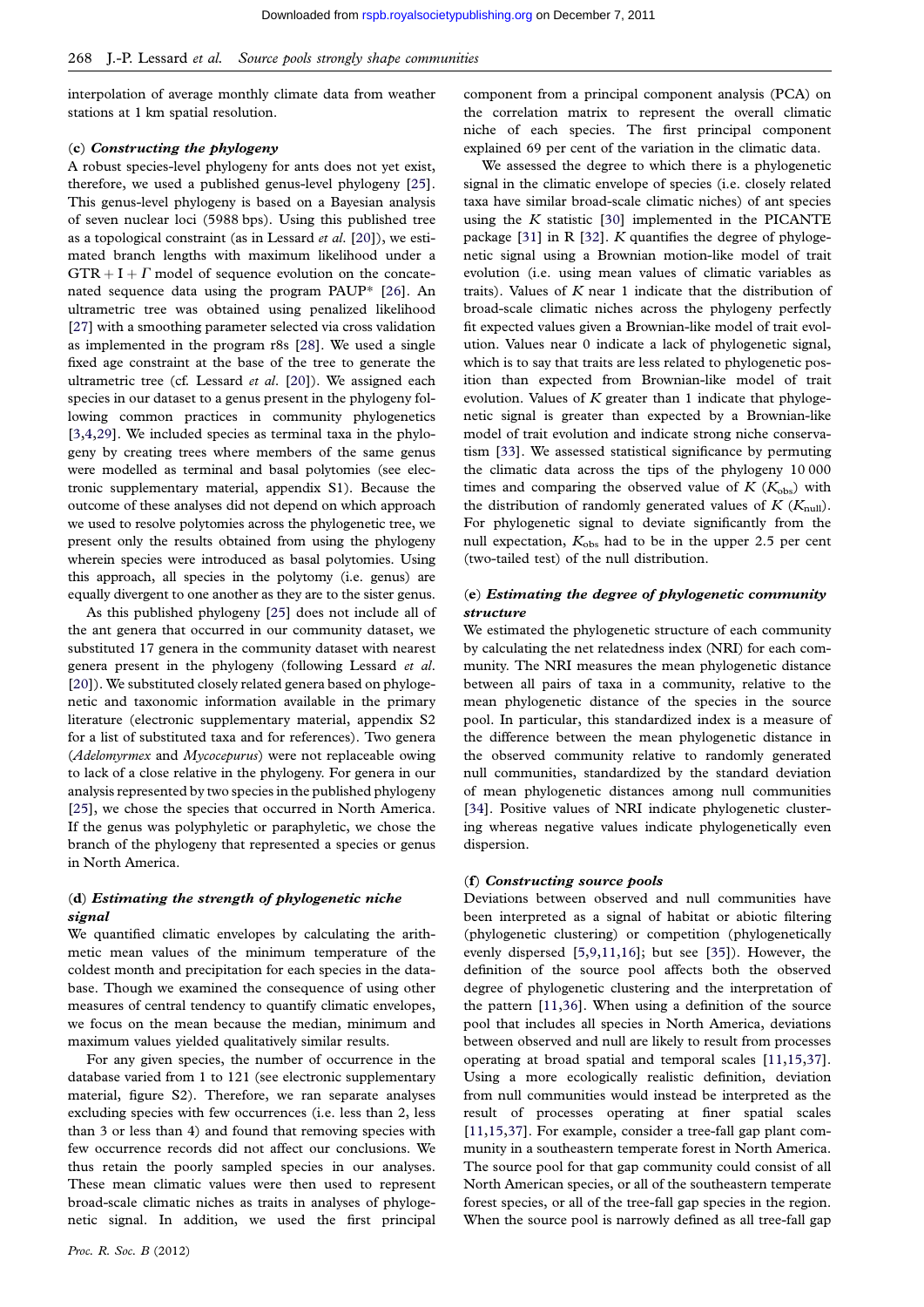species in the region (i.e. the regional source pool), any significant community structure is likely to be caused by local interactions between the plant species and their biotic and abiotic environment.

Rather than arbitrarily choosing a definition of the source pool, we explore four explicit definitions; each of them sheds slightly different light on the processes of interest [\(figure 1](#page-2-0)). We consider the full source pool, dispersion-field source pool, incidence-weighted source pool and community similarity-weighted source pool. These source pool definitions differ in (i) species composition and (ii) the probability of sampling a particular species. For all four definitions, we constructed regional source pools for each of the 292 communities and used these source pools to estimate the net relatedness index. For each focal community and each definition of the source pool, we generated 1000 null communities, each of which had the same number of species as the observed (focal) community. All analyses and null models were implemented in R (see electronic supplementary material, appendix S3).

The widest source pool definition was the full source pool, which contained all species found in the study. This is the source pool definition that has been most commonly used for analyses of phylogenetic community structure (figure  $1a$ ). The composition of the full source pool is determined by the study extent (i.e. the continent of North America) and is thus partly arbitrary.

A more ecologically motivated description of regional source pools is constituted by assemblage dispersion fields [[17\]](#page-8-0). The dispersion field of a focal community is found by overlaying the ranges of all species found at the community. Dispersion fields provide a spatial representation of both the size and, importantly, the distribution in space of the region across which species in the focal community have dispersed at some point in their history [\[17](#page-8-0)]. The dispersion-field source pool contains all species that occur at least once within the dispersion field, i.e. in communities that share at least one species with the focal community [\(figure 1](#page-2-0)b). The rationale behind this source pool definition is that if, for example, two species (A and B) occupy a single focal community  $(X)$ , then A could theoretically occupy all of B's communities and vice versa, such that the dispersion field for 'community X' is all locations occupied by species from that community.

Empirical communities are typically dominated by a few widespread species [\[38\]](#page-8-0). To incorporate and assess the effect of dominance [[39,40](#page-8-0)], we also created an incidenceweighted source pool (figure  $1c$ ), which had the same species composition as the dispersion-field source pool, but where the probability of sampling each species was weighted by its incidence in the dispersion field.

As illustrated by assemblage dispersion fields [\[17,41](#page-8-0)], empirical communities share more species with nearby and ecologically similar communities than with distant and ecologically dissimilar communities (figure  $1d$ ). In a probabilistic framework, a species that occurs in several communities that share 20 species with the focal community is more likely to be part of the community's source pool than a species that occurs in a community that only shares a single species [[39\]](#page-8-0). This observation was incorporated by the community similarity-weighted source pool, which weights the probability of sampling a species by the compositional similarity between the communities it occupies and the focal cell, as well as its incidence in the source pool. The algorithm chooses a random community in the dispersion field,

weighted by the number of shared species. It then picks a random species from that community.

Note that there is a tradeoff between ecological realism and statistical power in the construction of source pools [[39,42,43\]](#page-8-0). A source pool definition that is too wide (includes a large region and/or many species) will overestimate the number of species that could actually colonize a community. The probability that a null community will be different from the empirical community is high when drawn from too large a source pool (increasing type I error rate). On the other hand, a source pool that is constrained to be more similar to the empirically observed communities will produce a smaller variety of null communities and thus reduce the power to detect statistical pattern (increasing type II error rate).

## (g) Statistical analyses

We were interested in the average phylogenetic structure of ant communities and whether it varied depending on the definition of the source pool. We thus compared mean net relatedness index values for all 292 ant communities and for each of the four definitions of the source pool using ANOVA.

To examine the potential relationships between spatial variation in phylogenetic community structure and contemporary climate, we used generalized linear modelling in JMP v. 8.0 (SAS, 2008) using an identity link function. Net relatedness index was the response variable and mean minimum temperature of the coldest month (hereafter minimum temperature), mean annual precipitation (hereafter precipitation) and an interaction term (i.e. minimum temperature  $\times$  precipitation) were predictors. Then, we tested whether the relationship between NRI and climate depends on the definition of the source pool by including 'source pool definition', as well as interaction terms (i.e. minimum temperature  $\times$  source pool definition and precipitation  $\times$  source pool definition), as factors in the model. A significant interaction term would suggest that the strength of the relationship between NRI and climate depends on the definition of the source pool.

We further examined the relationship between species density and phylogenetic structure (i.e. net relatedness index) using linear regressions. Finally, to assess the relationship between climate and species density, we ran a generalized linear model (using the same climatic variables listed above) using a Poisson distribution and a log link function.

To examine whether the relationship between phylogenetic community structure and climate varied with the definition of the source pool, we ran a separate generalized linear model of climate variables on net relatedness index values generated with each of the source pool definitions. We used adjusted  $r^2$  to examine how well these different source pool definitions affected model performance. We did not use Akaike information criterion (AIC) because net relatedness index (the response variable) values differed depending on which null models we used to create null communities.

We further examined how local species density related to source pool richness. We estimated source pool species richness using the dispersion-field source pool ([figure 1](#page-2-0)). Thus, all species included in the dispersion-field source pool of a community were included in our estimate of the source pool richness. We evaluated whether local species density increases linearly with source pool richness or whether it reaches a plateau at high levels of source pool richness. We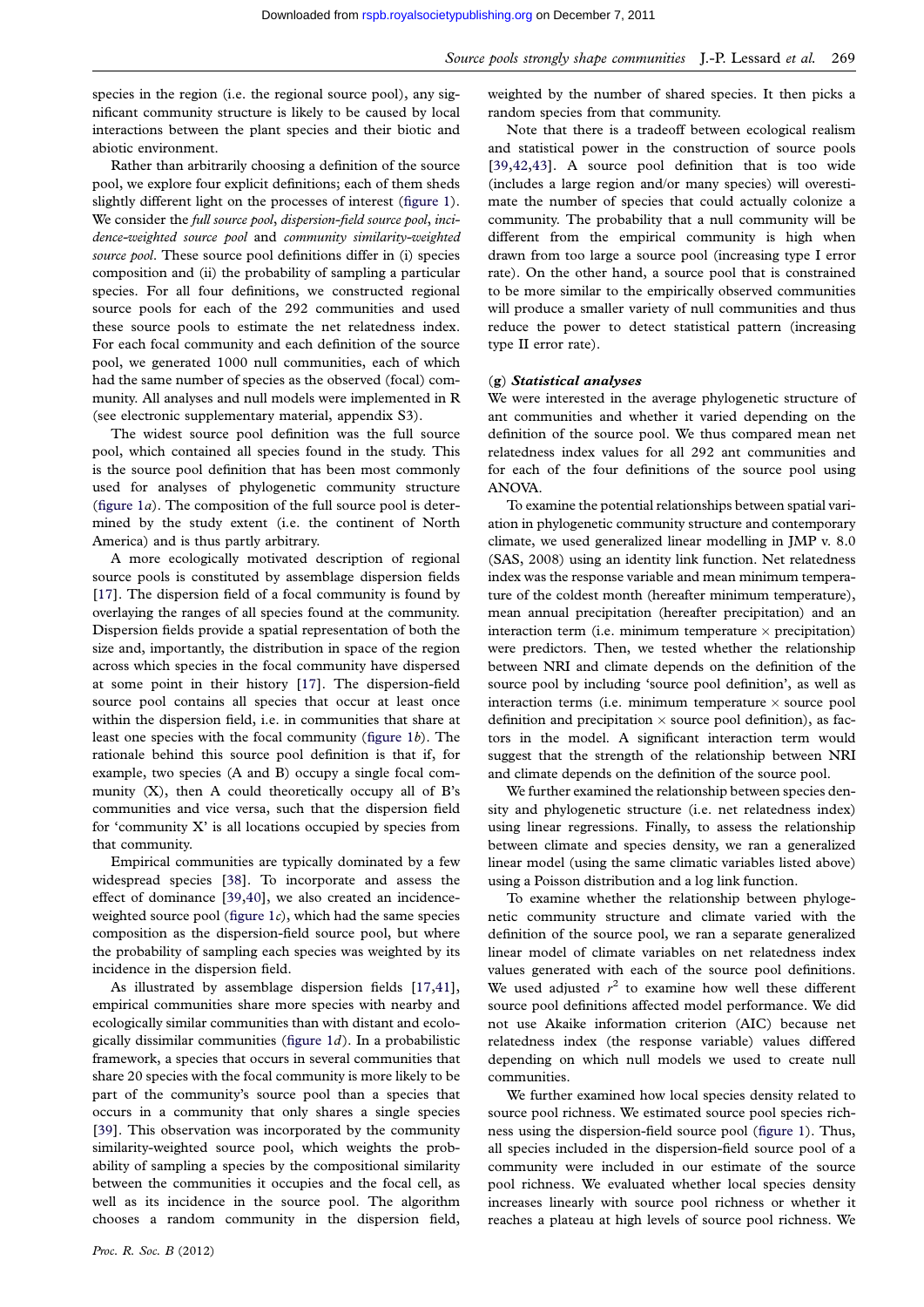tested for the linearity of the relationship between species density and source pool richness by comparing the fit (using AIC) of linear and quadratic models.

## 3. RESULTS

Regardless of source pool definition, the phylogenetic structure of ant communities was, on average, clustered ((mean NRI  $\pm$  s.e., *t*-statistic) full source pool: 0.95  $\pm$ 0.10,  $t = 9.95$ ,  $p < 0.0001$ ; dispersion-field source pool:  $0.51 \pm 0.07$ ,  $t = 7.07$ ,  $p < 0.0001$ ; incidence-weighted source pool:  $0.50 \pm 0.08$ ,  $t = 6.43$ ; community similarityweighted source pool:  $0.28 \pm 0.06$ ,  $t = 4.72$ ;  $n = 292$ ,  $p < 0.0001$ ). In addition, ant communities were more phylogenetically clustered when we used the full source pool definition than with any other definitions of the source pool (ANOVA:  $F_{3,1167} = 13.16$ ,  $p < 0.0001$ ; figure 2a).

The relationship between the species density of local communities and the size of the source pool was better fit by a polynomial model ( $r^2 = 0.54$ , d.f. = 292, p < 0.0001, AIC = 973.77) than by a linear model  $(r^2 =$ 0.49, d.f. = 292,  $p < 0.0001$ , AIC = 1003.01), but the polynomial model described a U-shaped rather than a hump-shaped relationship (figure 2b). The residuals of the relationship between local species density and source pool richness were positively related to net relatedness indices  $(r^2 = 0.10, d.f. = 292, p < 0.0001, AIC =$ 605.03), indicating that after controlling for the size of the source pool, ant communities are more species poor in phylogenetically clustered communities than in phylogenetically evenly dispersed communities (figure 2c).

Mean minimum temperature, precipitation and minimum temperature  $\times$  precipitation all accounted for variation in the phylogenetic community structure of the ant assemblages examined here. Net relatedness index was negatively related to both minimum temperature and annual precipitation (see electronic supplementary material, table S1 and [figure 3\)](#page-6-0). In other words, colder regions and drier regions had ant communities that drew from relatively few lineages, given their diversity. The same climatic variables that were correlated with NRI also accounted for 16 per cent variation in species density (electronic supplementary material, table S2), but phylogenetic community structure was not related to species density (see electronic supplementary material, figure S3).

The definition of the source pool affected the degree to which the variation in net relatedness index was explained by climate (see electronic supplementary material, tables S1 and S3). The interaction term 'minimum temperature  $\times$ source pool definition' in the full model was statistically significant ( $x^2 = 21.34$ , d.f. = 15,  $p < 0.0001$ ), indicating that the strength of the relationship between NRI and minimum temperature depends on the definition of the source pool. When using the full source pool definition climate explained three times more variation in net relatedness index than when using the similarity-weighted source pool definition and two times more variation than when using the dispersion-field or incidence-weighted source pool definitions (see electronic supplementary material, table S1). The degree of phylogenetic clustering (using the full source pool definition) was not related to local species density  $(r^2 = 0.01, n = 292, p = 0.1).$ 



Figure 2. (a) North American ant communities ( $n = 292$ ) are phylogenetically clustered. Letters indicate significant differences (Tukey–Kramer HSD;  $p < 0.001$ ) in the mean ( $\pm$ s.e.) net relatedness index of North American ant communities among source pool definitions. Owing to their small size, error bars are hidden behind the dots.  $(b)$  The number of species recordedin a community (i.e. species density) is positively related to the number of species in the dispersion-field Akaike information criterion (AIC) source pool. (c) The residuals of the local species density–source pool species richness relationship are negatively related to the degree of phylogenetic clustering: after controlling for differences in the size of the source pool, phylogenetically clustered communities are more species-poor than phylogenetically evenly dispersed communities.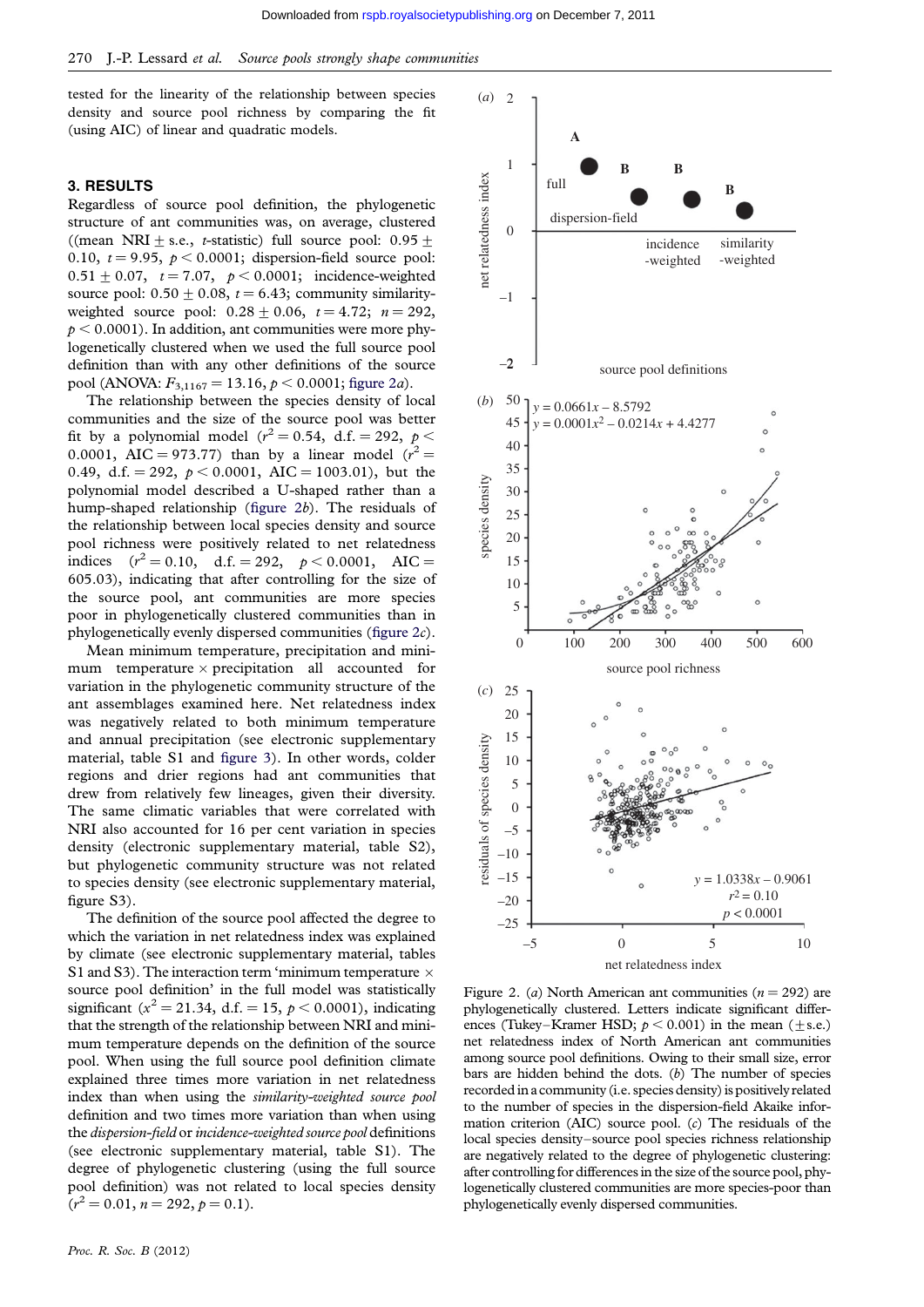<span id="page-6-0"></span>

Source pools strongly shape communities J.-P. Lessard et al. 271

Figure 3. Temperature and precipitation interact to shape the phylogenetic structure of ant communities. Contour plots show variation in phylogenetic community structure along two climatic axes (i.e. minimum temperature of the coldest month and annual precipitation) for 292 North American ant communities. Colours indicate phylogenetic structure using the (a) full source pool, (b) dispersion-field source pool,  $(c)$  incidence-weighted source pool and  $(d)$  community similarity-weighted source pool to estimate net relatedness index values.

Broad-scale climatic niches of closely related ant species were, on average, more similar to one another than expected from a random assignment of broad-scale climatic niches to the tips of the phylogenetic tree (electronic supplementary material, figure S4). Mean minimum temperature  $(K = 0.29, p < 0.0001)$  and mean precipitation  $(K = 0.21, p < 0.0001)$  across the range of ant species were more likely to be similar for close relatives than for distantly related ones. In addition, the first principal component of average minimum temperature and annual precipitation also showed a phylogenetic signal ( $K = 0.25$ ,  $p < 0.0001$ ). However, because  $K$  was never greater than 1, the tempo and mode of evolution in the climatic niches of ants are not consistent with niche conservatism [\[33\]](#page-8-0).

## 4. DISCUSSION

Our continent-wide analysis of 292 local communities of North American ants demonstrates a general tendency for phylogenetic clustering. The degree of clustering decreases with increasing levels of ecological realism in the definition of source pools, but is always present, regardless of the source pool used. This phylogenetic clustering also increases as one goes from tropical to more temperate communities, with cold and dry communities being the most clustered, though this effect also weakens as the definition of the source pool becomes more ecologically realistic. Taken together, our results suggest that the non-random evolution of climatic niches shapes the phylogenetic structure of regional source pools, and attributes of regional source pools contribute much of the variation in phylogenetic structure and species density among ant communities.

Ant communities in North America are, on average, phylogenetically clustered. Considering four definitions of the source pool did not affect our conclusion regarding the mean phylogenetic structure of these ant communities, which indicates that this result is statistically robust. While communities were phylogenetically clustered independent of source pool definition, the source pool definition affected the degree to which a community was clustered [[11](#page-8-0),[36](#page-8-0)]. Communities were more phylogenetically clustered when the source pool included all species (i.e. the full source pool) than with definitions incorporating greater levels of ecological realism. In particular, the phylogenetic structure of ant communities appeared significantly less clustered when the source pool included mainly species with high ecological affinity to the focal community and high incidence in the dispersion field—those species that are likely to disperse and establish in the focal community. This result is consistent with the hypothesis that the observed phylogenetic clustering results largely from processes operating over broad temporal and spatial scales [\[11,15](#page-8-0),[37](#page-8-0)], and which shape the phylogenetic structure of regional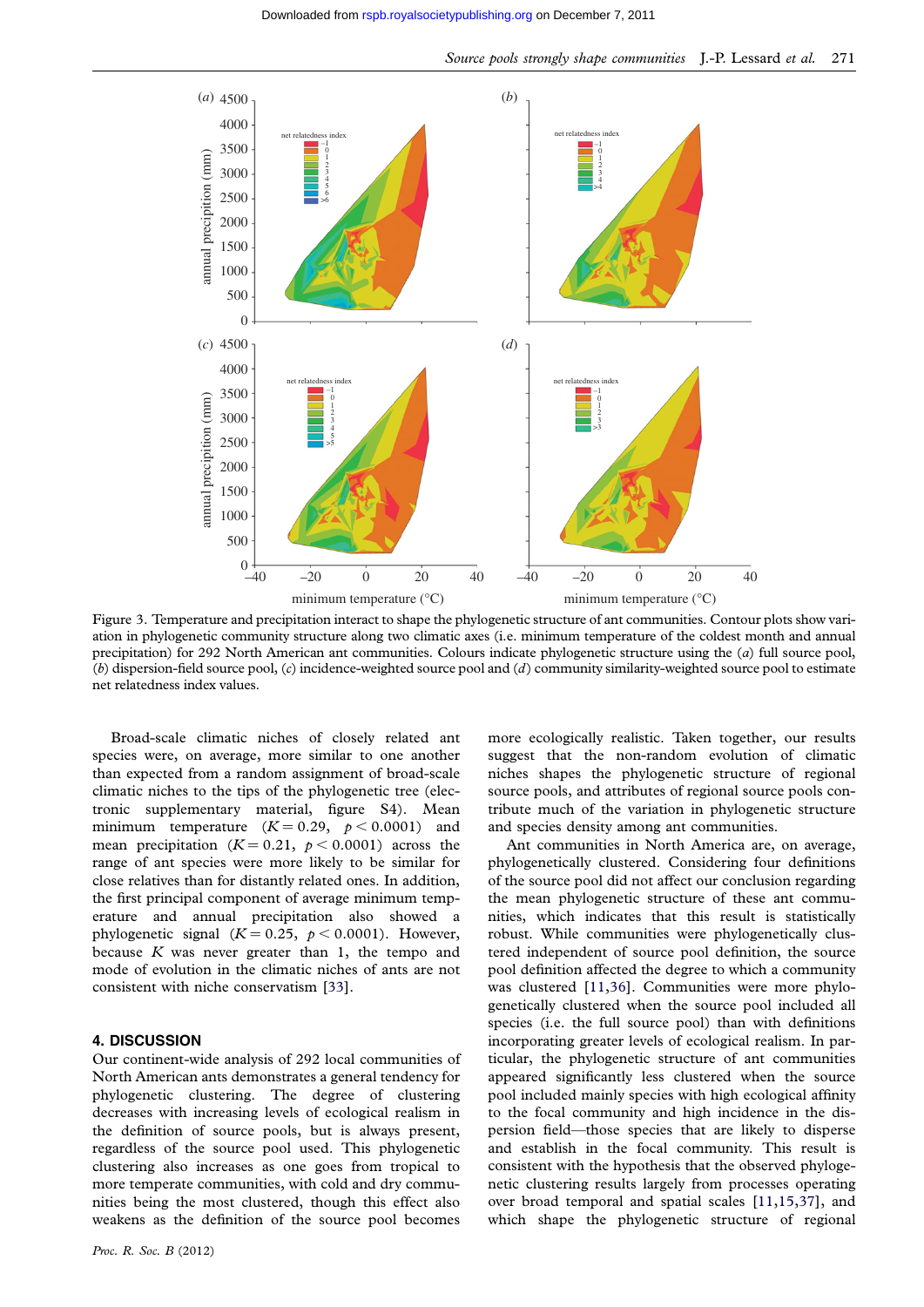<span id="page-7-0"></span>source pools. Note, however, that differences in the magnitude of phylogenetic clustering using different source pool definitions may also, at least partially, result from differences in statistical power (see  $82f$ ).

The linear relationship between the species density of local ant communities and the species richness of associated source pools (defined as the dispersion-field source pool) also lends support to the hypothesis that the effects of broad-scale processes trickle down to local communities [\[15,44](#page-8-0),[45](#page-9-0)]. Moreover, after controlling for differences in the size of the source pool among communities, phylogenetic clustering accounted for an additional 10 per cent of variation in ant species density among communities. Therefore, the species richness of source pools may influence the number of species in a community, but other processes (e.g. habitat filtering) operating at finer spatial scales account for additional variation in local species density. Inferring exactly which ecological processes underlie this covariation in phylogenetic structure and species density will entail conducting geographically replicated manipulative experiments (e.g. [\[46\]](#page-9-0)) and detailed observational local studies (e.g. [\[47\]](#page-9-0)).

While source pools account for much of the variation in ant phylogentic community structure and species density, the relationship between phylogenetic community structure and climate implies that the ecological processes that mediate species coexistence in temperate communities might differ from those in tropical communities [\[48\]](#page-9-0). For example, one possibility is that abiotic filtering predominates in cold climates, and interspecific competition predominates in more climatically benign environments at low latitudes and elevations [5,6]. For the ant communities examined here, there was only a weak relationship between climate and community phylogenetic structure when using the most restrictive and ecologically realistic definition of the source pool. Therefore, differences in ant community phylogenetic structure along climatic axes result largely from differences in the phylogenetic structure of regional species pools. Thus, elucidating the factors driving geographical variation in the phylogenetic structure of ant communities entails exploring which biogeographical, historical and evolutionary factors shape the phylogenetic structure of regional species pools [3,4,[49](#page-9-0)].

By shaping regional species pools, stasis in the evolution of climatic niches could lead to systematic variation in both the phylogenetic structure and species density of communities from tropical to temperate regions [2]. Consistent with this hypothesis, ant species that persist in extremely cold and dry environments are largely from derived clades in the phylogeny and most species in basal clades are absent from extremely cold and dry regions (electronic supplementary material, figure S4). However, broad-scale climatic niches in North American ants show less evolutionary stasis than expected under strong niche conservatism [[33](#page-8-0)]. Therefore, increased phylogenetic clustering along a tropical– temperate climatic gradient does not result solely from stasis in the evolution of climatic niches [4]. In addition, ant species density does not decrease as phylogenetic clustering increases, which would be expected if conservatism of climatic niches drove spatial variation in ant species density [3]. Our study thus supports the view that evolutionary processes other than conservatism of climatic niches

(e.g. time for speciation, rapid niche evolution following key innovations) underlie the tropical– temperate gradient in phylogenetic community structure and species density [[49](#page-9-0)].

In conclusion, although the reigning paradigm in ant ecology is that competition is the main determinant of community structure [[50,51\]](#page-9-0), here we show that broadscale variation in the abiotic environment exerts a strong influence on continent-wide structuring of ant communities. By considering several explicit definitions of the source pool with increasing degree of ecological realism [\[11\]](#page-8-0), we find support for the hypothesis that the phylogenetic structure and species density of communities are determined by broad-scale processes that have shaped regional species pools. However, our findings further indicate that at least some of the variation in community structure among ant communities depends on local interactions operating within, rather than among, regional source pools. Understanding the forces that drive spatial variation in the structure of communities will require gaining a better understanding of the interplay between the factors that govern community assembly in evolutionary time (e.g. the formation of source pools) and those which mediate species coexistence in ecological time.

We thank Aaron Gove, Matt Fitzpatrick and Clinton Jenkins for providing data. Discussion with David Nogués-Bravo, Joaquin Hortal, Benoit Guénard and Andrea Lucky, and comments from two anonymous reviewers contributed to improving the manuscript. J.P.L. was supported by a NSERC postgraduate scholarship, a NSF-DEB 910084 and the Department of Ecology and Evolutionary Biology at the University of Tennessee. R.R.D. and N.J.S. were supported by DOE-PER DE-FG02-08ER64510, NASA Biodiversity Grant (ROSES-NNX09AK22G). J.P.L., M.K.B. and C.R. thank the Danish National Research Foundation for its support of the Centre for Macroecology, Evolution and Climate.

### **REFERENCES**

- 1 Cavender-Bares, J., Kozak, K. H., Fine, P. V. A. & Kembel, S. W. 2009 The merging of community ecology and phylogenetic biology. Ecol. Lett. 12, 693-715. [\(doi:10.1111/j.1461-0248.2009.01314.x](http://dx.doi.org/10.1111/j.1461-0248.2009.01314.x))
- 2 Wiens, J. J. & Donoghue, M. J. 2004 Historical biogeography, ecology and species richness. Trends Ecol. Evol. 19, 639 –644. ([doi:10.1016/j.tree.2004.09.011](http://dx.doi.org/10.1016/j.tree.2004.09.011))
- 3 Algar, A. C., Kerr, J. T. & Currie, D. J. 2009 Evolutionary constraints on regional faunas: whom, but not how many. Ecol. Lett. 12, 57–65. [\(doi:10.1111/j.1461-0248.](http://dx.doi.org/10.1111/j.1461-0248.2008.01260.x) [2008.01260.x](http://dx.doi.org/10.1111/j.1461-0248.2008.01260.x))
- 4 Wiens, J. J., Graham, C. H., Moen, D. S., Smith, S. A. & Reeder, T. W. 2006 Evolutionary and ecological causes of the latitudinal diversity gradient in hylid frogs: treefrog trees unearth the roots of high tropical diversity. Am. Nat. 168, 579-596.
- 5 Graham, C. H., Parra, J. L., Rahbek, C. & McGuire, J. A. 2009 Phylogenetic structure in tropical hummingbird communities. Proc. Natl Acad. Sci. USA 106, 19673-19 678. [\(doi:10.1073/pnas.0901649106\)](http://dx.doi.org/10.1073/pnas.0901649106)
- 6 Machac, A., Janda, M., Dunn, R. R. & Sanders, N. J. In press. Elevational gradients in phylogenetic structure of ant communities reveal the interplay of biotic and abiotic constraints on diversity. Ecography. ([doi:10.1111/j.1600-](http://dx.doi.org/10.1111/j.1600-0587.2010.06629.x) [0587.2010.06629.x\)](http://dx.doi.org/10.1111/j.1600-0587.2010.06629.x)
- 7 Hawkins, B. A., Diniz, J. A. F., Jaramillo, C. A. & Soeller, S. A. 2006 Post-eocene climate change, niche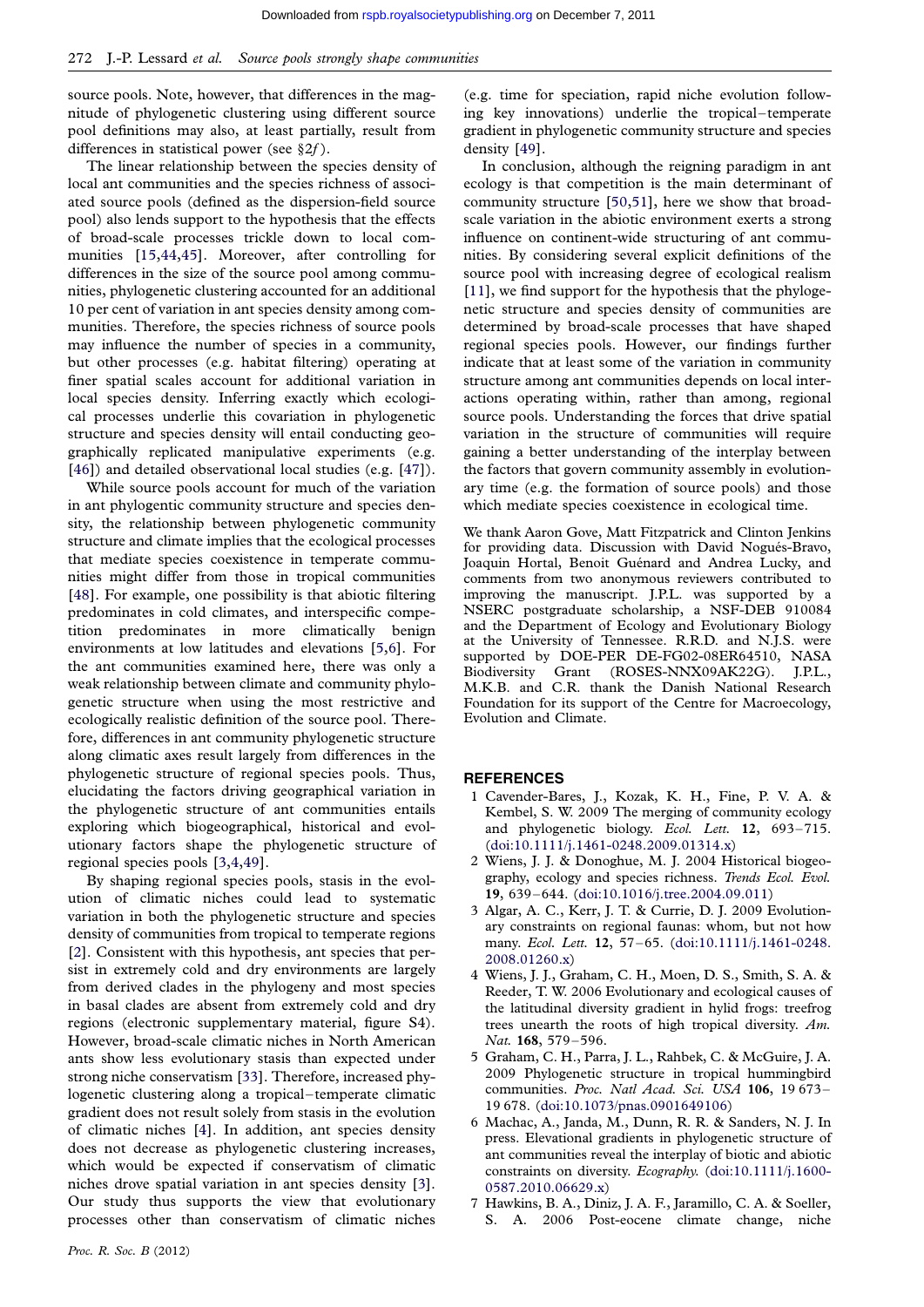<span id="page-8-0"></span>conservatism, and the latitudinal diversity gradient of new world birds. *J. Biogeogr.* 33, 770-780. ([doi:10.](http://dx.doi.org/10.1111/j.1365-2699.2006.01452.x) [1111/j.1365-2699.2006.01452.x\)](http://dx.doi.org/10.1111/j.1365-2699.2006.01452.x)

- 8 Hawkins, B. A., Diniz-Filho, J. A. F., Jaramillo, C. A. & Soeller, S. A. 2007 Climate, niche conservatism, and the global bird diversity gradient. Am. Nat.  $170$ , S16-S27. ([doi:10.1086/519009\)](http://dx.doi.org/10.1086/519009)
- 9 Kembel, S. W. & Hubbell, S. P. 2006 The phylogenetic structure of a neotropical forest tree community. Ecology 87, S86–S99. ([doi:10.1890/0012-9658\(2006\)87\[86:](http://dx.doi.org/10.1890/0012-9658(2006)87[86:TPSOAN]2.0.CO;2) [TPSOAN\]2.0.CO;2\)](http://dx.doi.org/10.1890/0012-9658(2006)87[86:TPSOAN]2.0.CO;2)
- 10 Kraft, N. J. B., Valencia, R. & Ackerly, D. D. 2008 Functional traits and niche-based tree community assembly in an amazonian forest. Science 322, 580-582. ([doi:10.](http://dx.doi.org/10.1126/science.1160662) [1126/science.1160662\)](http://dx.doi.org/10.1126/science.1160662)
- 11 Swenson, N. G., Enquist, B. J., Pither, J., Thompson, J. & Zimmerman, J. K. 2006 The problem and promise of scale dependency in community phylogenetics. Ecology 87, 2418–2424. [\(doi:10.1890/0012-9658\(2006\)87\[2418:](http://dx.doi.org/10.1890/0012-9658(2006)87[2418:TPAPOS]2.0.CO;2) [TPAPOS\]2.0.CO;2](http://dx.doi.org/10.1890/0012-9658(2006)87[2418:TPAPOS]2.0.CO;2))
- 12 Jeanne, R. L. 1979 A latitudinal gradient in rates of ant predation. Ecology 60, 1211–1224. ([doi:10.2307/](http://dx.doi.org/10.2307/1936968) [1936968\)](http://dx.doi.org/10.2307/1936968)
- 13 Paine, R. T. 1966 Food web complexity and species diversity. Am. Nat. 100, 65–75.
- 14 Pennings, S. C. & Silliman, B. R. 2005 Linking biogeography and community ecology: latitudinal variation in plant-herbivore interaction strength. Ecology 86, 2310– 2319. ([doi:10.1890/04-1022\)](http://dx.doi.org/10.1890/04-1022)
- 15 Ricklefs, R. E. 1987 Community diversity—relative roles of local and regional processes. Science 235, 167–171. [\(doi:10.1126/science.235.4785.167\)](http://dx.doi.org/10.1126/science.235.4785.167)
- 16 Cavender-Bares, J., Keen, A. & Miles, B. 2006 Phylogenetic structure of floridian plant communities depends on taxonomic and spatial scale. Ecology 87, S109–S122. ([doi:10.1890/0012-9658\(2006\)87\[109:](http://dx.doi.org/10.1890/0012-9658(2006)87[109:PSOFPC]2.0.CO;2) [PSOFPC\]2.0.CO;2](http://dx.doi.org/10.1890/0012-9658(2006)87[109:PSOFPC]2.0.CO;2))
- 17 Graves, G. R. & Rahbek, C. 2005 Source pool geometry and the assembly of continental avifaunas. Proc. Natl Acad. Sci. USA 102, 7871–7876. ([doi:10.1073/pnas.](http://dx.doi.org/10.1073/pnas.0500424102) [0500424102\)](http://dx.doi.org/10.1073/pnas.0500424102)
- 18 Agosti, D., Majer, L. E. & Schultz, T. R. 2000 Ants: Standard methods for measuring and monitoring biodiversity. Washington, DC: Smithsonian Institution Press.
- 19 Dunn, R. R. et al. 2009 Climatic drivers of hemispheric asymmetry in global patterns of ant species richness. Ecol. Lett. 12, 324-333. ([doi:10.1111/j.1461-0248.](http://dx.doi.org/10.1111/j.1461-0248.2009.01291.x) [2009.01291.x](http://dx.doi.org/10.1111/j.1461-0248.2009.01291.x))
- 20 Lessard, J. P., Fordyce, J. A., Gotelli, N. J. & Sanders, N. J. 2009 Invasive ants alter the phylogenetic structure of ant communities.  $Ecology$  **90**, 2664–2669. ([doi:10.](http://dx.doi.org/10.1890/09-0503.1) [1890/09-0503.1\)](http://dx.doi.org/10.1890/09-0503.1)
- 21 Kaspari, M., Yuan, M. & Alonso, L. 2003 Spatial grain and the causes of regional diversity gradients in ants. Am. Nat. 161, 459-477.
- 22 Sanders, N. J., Lessard, J. P., Fitzpatrick, M. C. & Dunn, R. R. 2007 Temperature, but not productivity or geometry, predicts elevational diversity gradients in ants across spatial grains. Glob. Ecol. Biogeogr. 16, 640-649. [\(doi:10.1111/j.1466-8238.2007.00316.x](http://dx.doi.org/10.1111/j.1466-8238.2007.00316.x))
- 23 Lessard, J. P., Dunn, R. R., Parker, C. R. & Sanders, N. J. 2007 Rarity and diversity in forest ant assemblages of great smoky mountains national park. Southeast Nat. 6, 215-228. ([doi:10.1656/1528-7092\(2007\)6\[215:](http://dx.doi.org/10.1656/1528-7092(2007)6[215:RADIFA]2.0.CO;2) [RADIFA\]2.0.CO;2](http://dx.doi.org/10.1656/1528-7092(2007)6[215:RADIFA]2.0.CO;2))
- 24 Weiser, M. D. et al. 2010 Canopy and litter ant assemblages share similar climate–species density relationships. Biol. Lett. 6, 769–772. [\(doi:10.1098/rsbl.2010.0151](http://dx.doi.org/10.1098/rsbl.2010.0151))
- 25 Brady, S. G., Schultz, T. R., Fisher, B. L. & Ward, P. S. 2006 Evaluating alternative hypotheses for the early evolution

and diversification of ants. Proc. Natl Acad. Sci. USA 103, 18 172–18 177. ([doi:10.1073/pnas.0605858103\)](http://dx.doi.org/10.1073/pnas.0605858103)

- 26 Swofford, D. L. 2002 Paup\* (ver. 4.0b10): phylogenetic analysis using parsimony. Sunderland, MA: Sinauer.
- 27 Sanderson, M. J. 2002 Estimating absolute rates of molecular evolution and divergence times: a penalized likelihood approach. Mol. Biol. Evol. 19, 101-109.
- Sanderson, M. J. 2006 R8s (ver. 1.70.). California, USA: University of California Davis.
- 29 Hawkins, B. A., Diniz, J. A. F. & Soeller, S. A. 2005 Water links the historical and contemporary components of the australian bird diversity gradient. *J. Biogeogr.* 32, 1035–1042. [\(doi:10.1111/j.1365-2699.2004.01238.x](http://dx.doi.org/10.1111/j.1365-2699.2004.01238.x))
- 30 Blomberg, S. P. & Garland, T. 2002 Tempo and mode in evolution: Phylogenetic inertia, adaptation and comparative methods. *J. Evol. Biol.* 15, 899-910. ([doi:10.1046/j.](http://dx.doi.org/10.1046/j.1420-9101.2002.00472.x) [1420-9101.2002.00472.x\)](http://dx.doi.org/10.1046/j.1420-9101.2002.00472.x)
- 31 Kembel, S. W., Cowan, P. D., Helmus, M. R., Cornwell, W. K., Morlon, H., Ackerly, D. D., Blomberg, S. P. & Webb, C. O. 2010 Picante: R tools for integrating phylogenies and ecology. Bioinformatics 26, 1463–1464. [\(doi:10.1093/bioinformatics/btq166](http://dx.doi.org/10.1093/bioinformatics/btq166))
- 32 R Development Core Team 2010 R: a language and environment for statistical computing. Vienna, Austria: R Foundation for Statistical Computing.
- 33 Losos, J. B. 2008 Phylogenetic niche conservatism, phylogenetic signal and the relationship between phylogenetic relatedness and ecological similarity among species. Ecol. Lett. 11, 995-1003. ([doi:10.1111/](http://dx.doi.org/10.1111/j.1461-0248.2008.01229.x) [j.1461-0248.2008.01229.x\)](http://dx.doi.org/10.1111/j.1461-0248.2008.01229.x)
- 34 Webb, C. O. 2000 Exploring the phylogenetic structure of ecological communities: an example for rain forest trees. Am. Nat. 156, 145-155.
- 35 Mayfield, M. M. & Levine, J. M. 2010 Opposing effects of competitive exclusion on the phylogenetic structure of communities. Ecol. Lett. 13, 1085–1093. ([doi:10.1111/j.](http://dx.doi.org/10.1111/j.1461-0248.2010.01509.x) [1461-0248.2010.01509.x\)](http://dx.doi.org/10.1111/j.1461-0248.2010.01509.x).
- 36 Kraft, N. J. B., Cornwell, W. K., Webb, C. O. & Ackerly, D. D. 2007 Trait evolution, community assembly, and the phylogenetic structure of ecological communities. Am. Nat. 170, 271-283.
- 37 Weiher, E. & Keddy, P. A. 1995 Assembly rules, null models, and trait dispersion — new questions front old patterns. Oikos 74, 159–164. ([doi:10.2307/3545686](http://dx.doi.org/10.2307/3545686))
- 38 Gaston, K. J., Blackburn, T. M., Greenwood, J. J. D., Gregory, R. D., Quinn, R. M. & Lawton, J. H. 2000 Abundance-occupancy relationships. *J. Appl. Ecol.* 37, 39–59. [\(doi:10.1046/j.1365-2664.2000.00485.x](http://dx.doi.org/10.1046/j.1365-2664.2000.00485.x))
- 39 Graves, G. R. & Gotelli, N. J. 1983 Neotropical landbridge avifaunas—new approaches to null hypotheses in biogeography. Oikos 41, 322–333. [\(doi:10.2307/3544091](http://dx.doi.org/10.2307/3544091))
- 40 Stone, L., Dayan, T. & Simberloff, D. 1996 Communitywide assembly patterns unmasked: the importance of species' differing geographical ranges. Am. Nat. 148, 997 –1015.
- 41 Borregaard, M. K. & Rahbek, C. 2010 Dispersion fields, diversity fields and null models: uniting range sizes and species richness. Ecography 33, 402–407. ([doi:10.1111/](http://dx.doi.org/10.1111/j.1600-0587.2010.06323.x) [j.1600-0587.2010.06323.x\)](http://dx.doi.org/10.1111/j.1600-0587.2010.06323.x)
- 42 Colwell, R. K. & Winkler, D. W. 1984 A null model for null models in biogeography. In Ecological communities: conceptual issues and the evidence (eds D. R. Strong, D. Simberloff, L. G. Abele & A. B. Thistle), pp. 344–359. Princeton, NJ: Princeton University Press.
- 43 Gotelli, N. J. & Graves, G. R. 1996 Null models in ecology. Washington, DC: Smithsonian Institution Press.
- 44 Cornell, H. V. & Lawton, J. H. 1992 Species interactions, local and regional processes, and limits to the richness of ecological communities—a theoretical perspective. J. Anim. Ecol. 61, 1–12. ([doi:10.2307/5503\)](http://dx.doi.org/10.2307/5503)